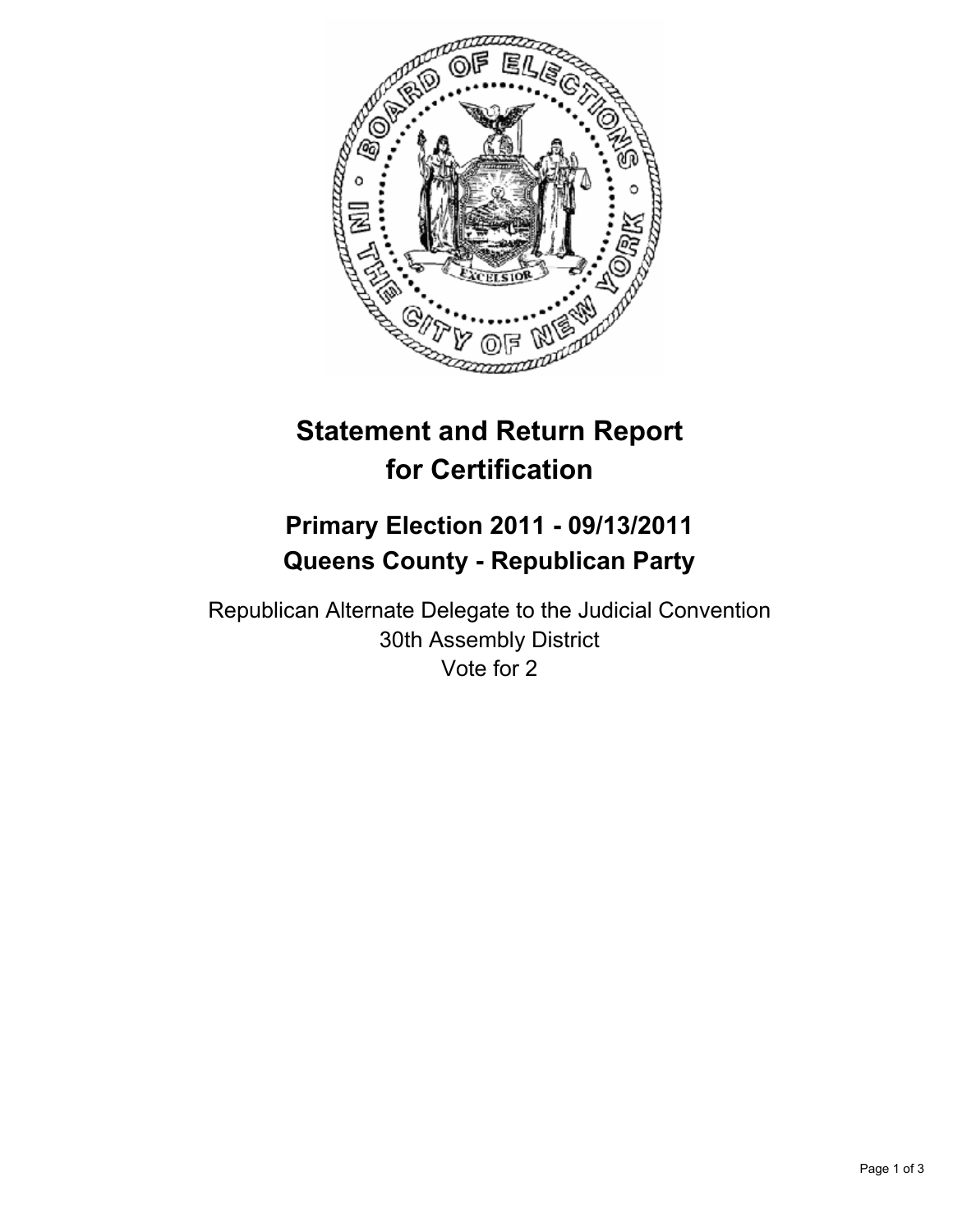

## **Assembly District 30**

| <b>PUBLIC COUNTER</b>                                    | 861          |
|----------------------------------------------------------|--------------|
| <b>EMERGENCY</b>                                         | 0            |
| ABSENTEE/MILITARY                                        | 41           |
| <b>FEDERAL</b>                                           | 0            |
| <b>SPECIAL PRESIDENTIAL</b>                              | $\mathbf{0}$ |
| <b>AFFIDAVIT</b>                                         | 6            |
| <b>Total Ballots</b>                                     | 908          |
| Less - Inapplicable Federal/Special Presidential Ballots | 0            |
| <b>Total Applicable Ballots</b>                          | 908          |
| <b>LINDA L CUTRONE</b>                                   | 361          |
| MICHAL NAUMOWICZ                                         | 220          |
| <b>CHARLES VAVRUSKA</b>                                  | 265          |
| <b>JOHN DEJOSE</b>                                       | 214          |
| AVEDIS KASAKYAN (WRITE-IN)                               | 1            |
| CHRISTOPHER M RODRIGUEZ (WRITE-IN)                       | 1            |
| RAY GAZER (WRITE-IN)                                     | 1            |
| TONY TERRACURINO (WRITE-IN)                              | 1            |
| <b>Total Votes</b>                                       | 1,064        |
| Unrecorded                                               | 752          |